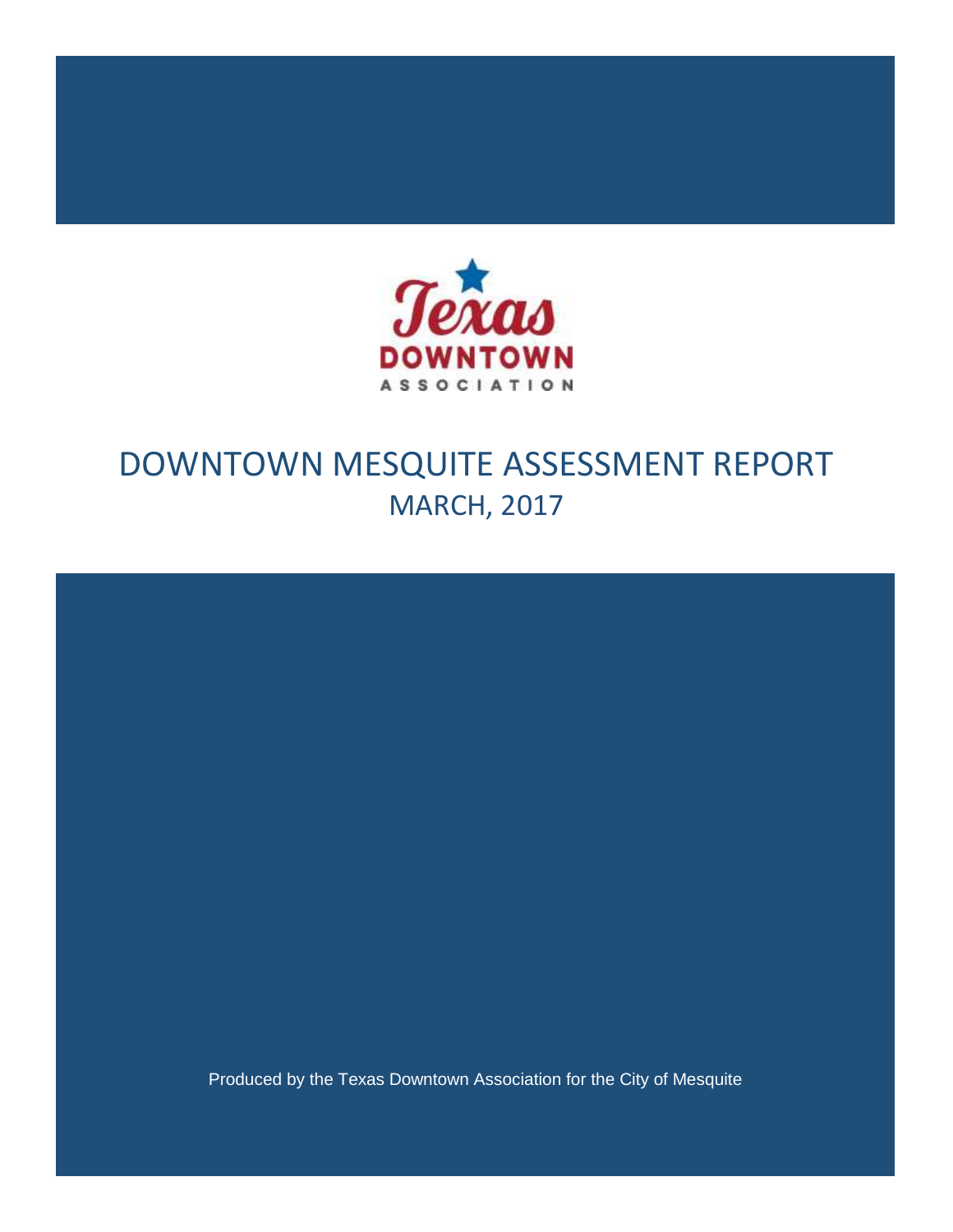

The Texas Downtown Association was invited by the City of Mesquite to complete a downtown assessment on February 10, 2017.

Team members were: Anita Brown, City of Waxahachie; Tony Rutigliano, Downtown Arlington; Scott Welmaker, City of Mansfield; and Catherine Sak, Executive Director, Texas Downtown Association.

Per the guidelines of our revised Downtown Assistance Program, a representative from the city was asked to complete a short pre-visit survey about Downtown Mesquite. These results were shared with the team members, along with data about the community.

The assessment visit took place on Thursday, February 10. The day started with a meeting of downtown supporters at the McWhorter Greenhaw Music building. The team was introduced and they asked attendees about their downtown and what types of businesses, activities, or events they would like to see. Meeting attendees also introduced themselves and shared how they were connected to downtown, top concerns, and favorite ideas.

Discussion points included: showcasing the history of Downtown Mesquite; moving utility lines underground; what people enjoyed doing in other Texas downtowns; parking; restaurant options; things to do at night; and creating attractions.

After the morning meeting, City of Mesquite staff member Kim Buttram took the team on a windshield tour of the downtown area designated by the stakeholder group at a meeting in January.

Initial impressions:

- The core downtown area should be the primary focus of the initial revitalization program so that resources aren't diluted.
- There aren't a lot of vacancies.
- There is a large inventory of parking in the core downtown area.
- Traffic moves very quickly through downtown.
- The downtown square area is not utilized to its highest and best use.
- Many professional services are available downtown.
- Downtown is diverse.

Team members then did a walking tour of downtown on their own and visited with business owners who were available to talk and share opinions.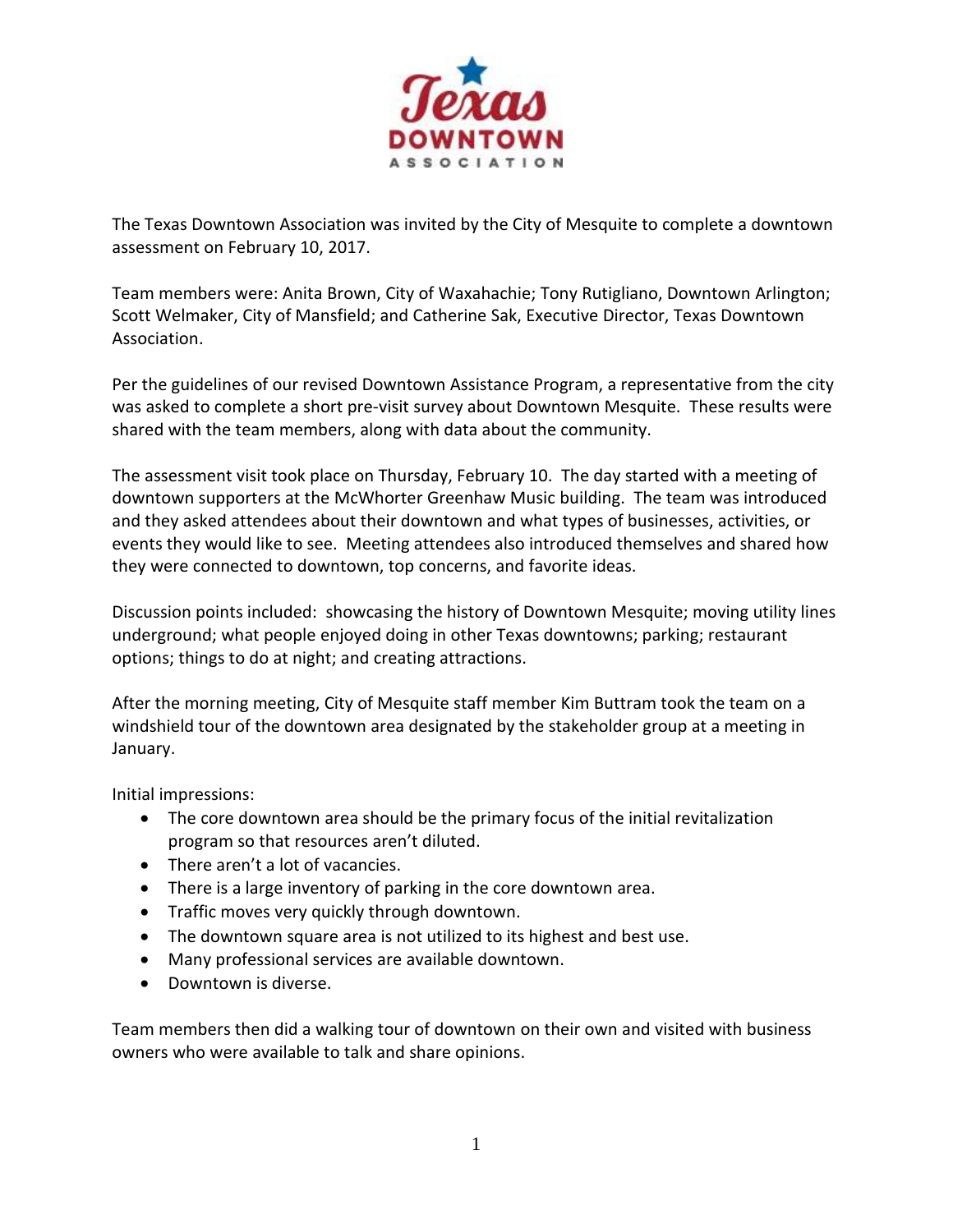

Issues raised by business and property owners:

- Speed of traffic on downtown streets Multiple people mentioned the speed of traffic through downtown. From IH 635 to Galloway Avenue there are no stoplights, protected pedestrian crossings, or traffic calming devices to slow traffic.
- Lighting/safety People supported the idea of upgrading light fixtures and improving lighting in downtown. One business owner said their policy is that no one can work in the office alone due to safety concerns.
- Lack of events We asked people what events were held downtown and most mentioned the Rodeo Parade and the Christmas Tree lighting. Some complained that events were relocated out of downtown.
- Front Street parking Business owners questioned if parking would be possible on the city-owned easement on Front Street.
- Consistency on downtown building lights Business owners said the strand lighting that outlines downtown buildings is not consistently lit and hoped that the city would take action.
- Lack of promotion for events that are going on People mentioned they weren't always aware of what events were happening and wanted more information so they could participate and/or share information with customers.
- Lack of food options Everyone mentioned the lack of dining options and suggested additional restaurants, coffee shops.

The team met with city staff in the afternoon to discuss initial findings and recommendations. Below is the full list of recommendations broken down as short term, mid-range, and long term goals.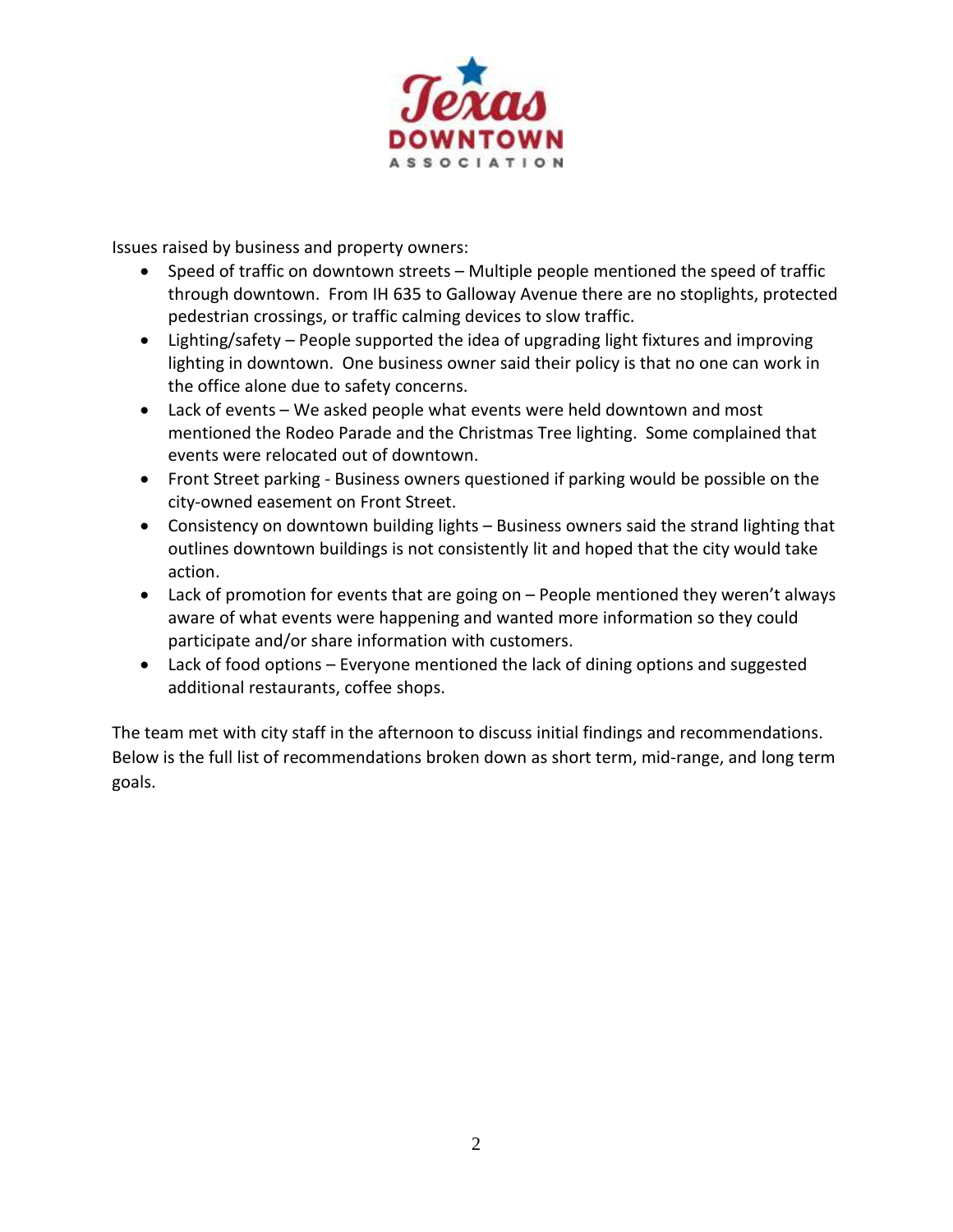

#### **RECOMMENDATIONS**

#### **SHORT TERM GOALS**

#### Downtown Boundaries

We believe that the focus should be on the downtown core (shown in blue on the downtown map). Concentrating efforts and resources in a smaller, walkable area is key to success and to preventing dilution of resources and volunteers.

#### Public Input & Stakeholders

All downtown property and business owners should be invited to participate in meetings about downtown since they are the stakeholders most directly affected by proposed changes and projects.

Mesquite youth can be an excellent resource for downtown. Consider development of a youth advisory council and talk to Mesquite ISD about partnering with student art programs, young entrepreneur groups, and other entities that might be interested in participating. Carthage started a Main Street Youth Advisory Council last year with 14 local teenagers who fundraised for a downtown project and hosted a downtown event.

Mesquite's diversity should be embraced as a strength, and downtown should be a place for all residents. Be sure to include representatives from different ethnic communities in downtown discussions.

Online surveys can be an excellent way to collect data and allow people to provide feedback even if they're unable to attend a meeting in person. You can survey different groups or open up the survey to all Mesquite residents.

You could also host an in person event and ask people to share ideas about the types of businesses they'd like to see and what they want to do downtown. There are some fun and creative ways to gather public input that will inspire engagement. "I Wish This Was" is a public art project that encourages people to share their ideas and dreams about a vacant building but the concept could be adapted for a downtown or an open space.

#### Transportation/Traffic

Explore the possibility of the city's "take back" of Texas Highway 352 through downtown from the state. This would require the city to find an alternate route connecting two state highways for truck traffic and the city would be responsible for road maintenance. We believe that control over Highway 352 is key to successful downtown revitalization and to improve walkability and safety and ultimately increase the number of downtown visitors.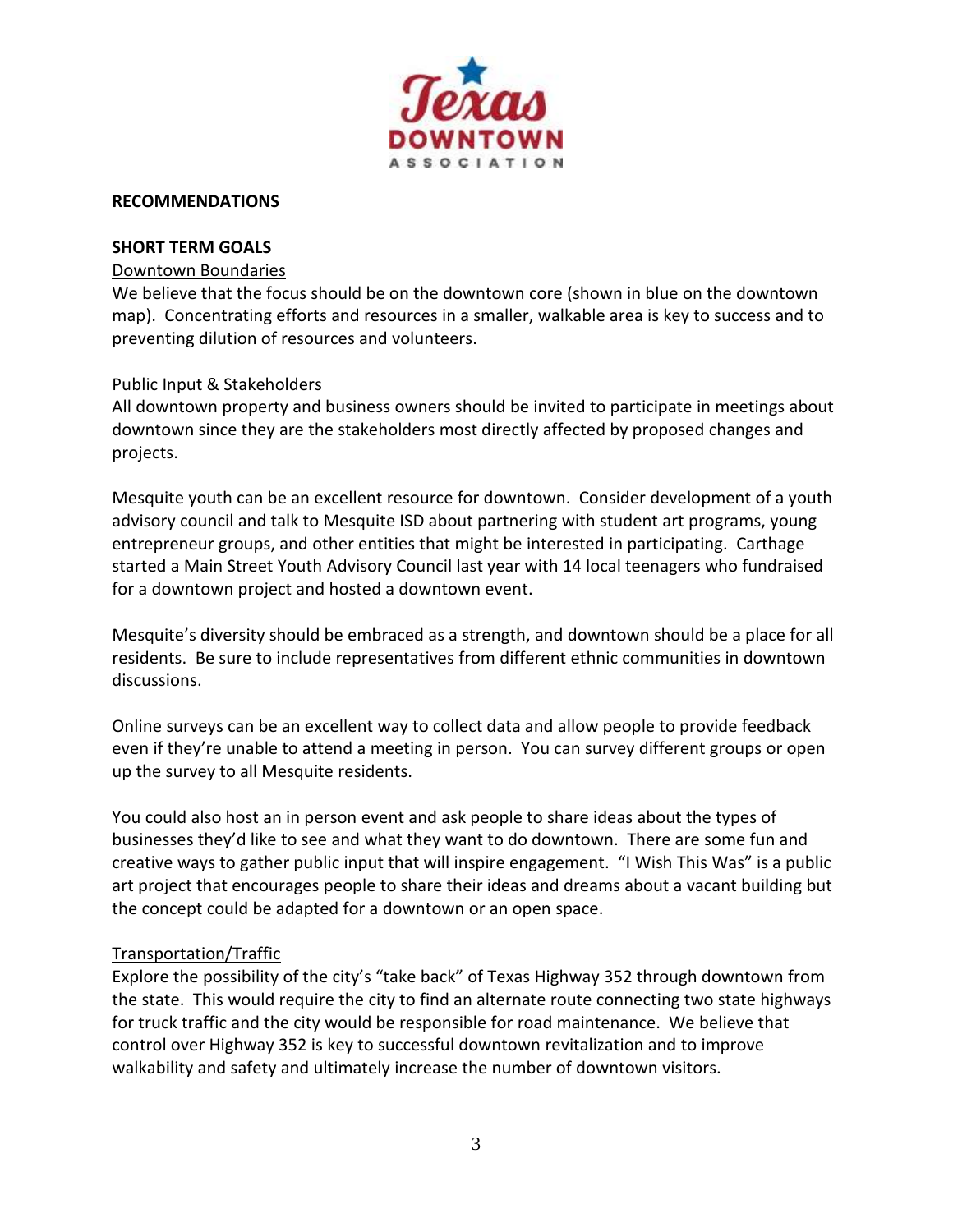

The City of Mansfield found that the TxDoT turn back program was a fairly straightforward process. The primary advantage is that the city would then control access and design. The contact for this program is the local TxDoT engineer.

## Historic Preservation, Design Guidelines, Ordinance Reviews & Updates

## *Historic District Designation*

Designating downtown as a historic district could help protect the historic fabric that remains of the original Old Town Mesquite. Such a designation could also assist property owners that were interested in taking advantage of state and federal historic tax credit programs.

## *Design Guidelines*

Adoption of design guidelines for the downtown district would allow the city to manage proposed updates and alterations to downtown buildings.

## *Ordinance Updates*

The city should review adopted ordinances related to zoning, signage, building code, and related issues that would affect downtown revitalization. Review and revision of zoning and use charts will need to be done to discourage new businesses in the central area that will not enhance the revitalization efforts and to allow for new uses as existing businesses close.

## Clean Up Day

Host a downtown clean-up day. Events like this can help bring a variety of partners together (Boy Scouts, sports teams, nonprofits, churches, etc.) and start the team building process. This could also be a good opportunity to ask for downtown feedback from community members.

# **Beautification**

A mural would be a great addition to the lot that is proposed as a pocket park/breezeway. The City of Navasota sponsored a mural in a similar type of location in their downtown that features blues musicians. The space has become very popular with local artists as an outdoor studio and downtown visitors enjoy it too. An Anice Read Fund grant from the Texas Downtown Association could help with funding a project of this nature.

## City owned property

Moving the CVB to the city-owned property on South Broad is a great idea. Since the property is so large then there are a lot of options to consider for the remainder of the building.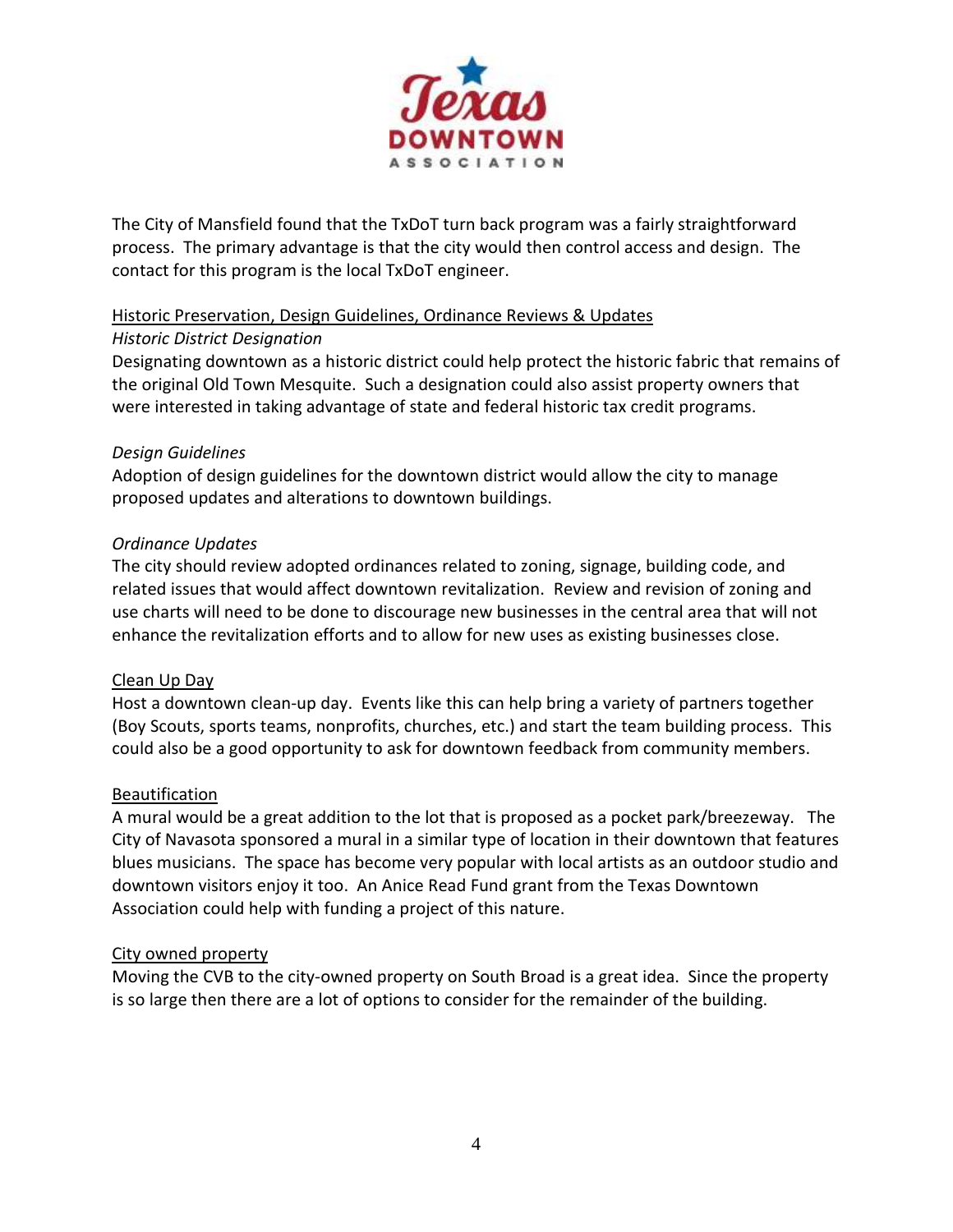

## Marketing

Social media is the best option for the new program. Downtown Mesquite has an unofficial FB page that should be converted into a managed page. Use Facebook Events to promote things happening downtown (clean up, mural painting, etc.)

## Goals for the next twelve months

Keep it simple. Focus on small goals that are realistic and manageable for a 12 month period. Select projects that will be visible and create excitement without costing a lot of money.

# **MID-RANGE GOALS**

## Parking inventory

A parking inventory will allow you to have an accurate count of public and private parking spaces in the downtown district. Take pictures of parking areas during different times of the day to show how parking is being utilized. The city may want to consider contracting with downtown churches and/or businesses for use of parking during the week and after hours. A recent study completed in Toronto indicated that parking wasn't as important as business owners and city leaders assumed. Here's a link to an article about the study: [https://www.fastcoexist.com/3067515/why-local-businesses-shouldnt-worry-about](https://www.fastcoexist.com/3067515/why-local-businesses-shouldnt-worry-about-eliminating-on-street-parking)[eliminating-on-street-parking](https://www.fastcoexist.com/3067515/why-local-businesses-shouldnt-worry-about-eliminating-on-street-parking) 

# Building Inventory

Complete a building inventory of the downtown core to collect the following information: Building type, square footage, zoning, current use, and owners contact info. There are tools out there to build a database with this information but you can also use a spreadsheet to get started.

# Light Walks

Light walks should be scheduled for dark evenings (no full moons) to assess downtown lighting conditions and sense of safety, identify tripping hazards, and to get an idea of what downtown is like in the evening hours.

## Incentives

There are a variety of incentives that can be offered to encourage downtown development. Sherman and Taylor offer rental reimbursement grants for new businesses that have been identified as desirable by city staff (retail, restaurants, specialty shops, etc.). Many communities offer façade improvement grants that offer matching funds for façade improvements that must be reviewed and approved by the city or organization managing the funds. Signage grants are also common and allow businesses to receive matching grants for improved signage.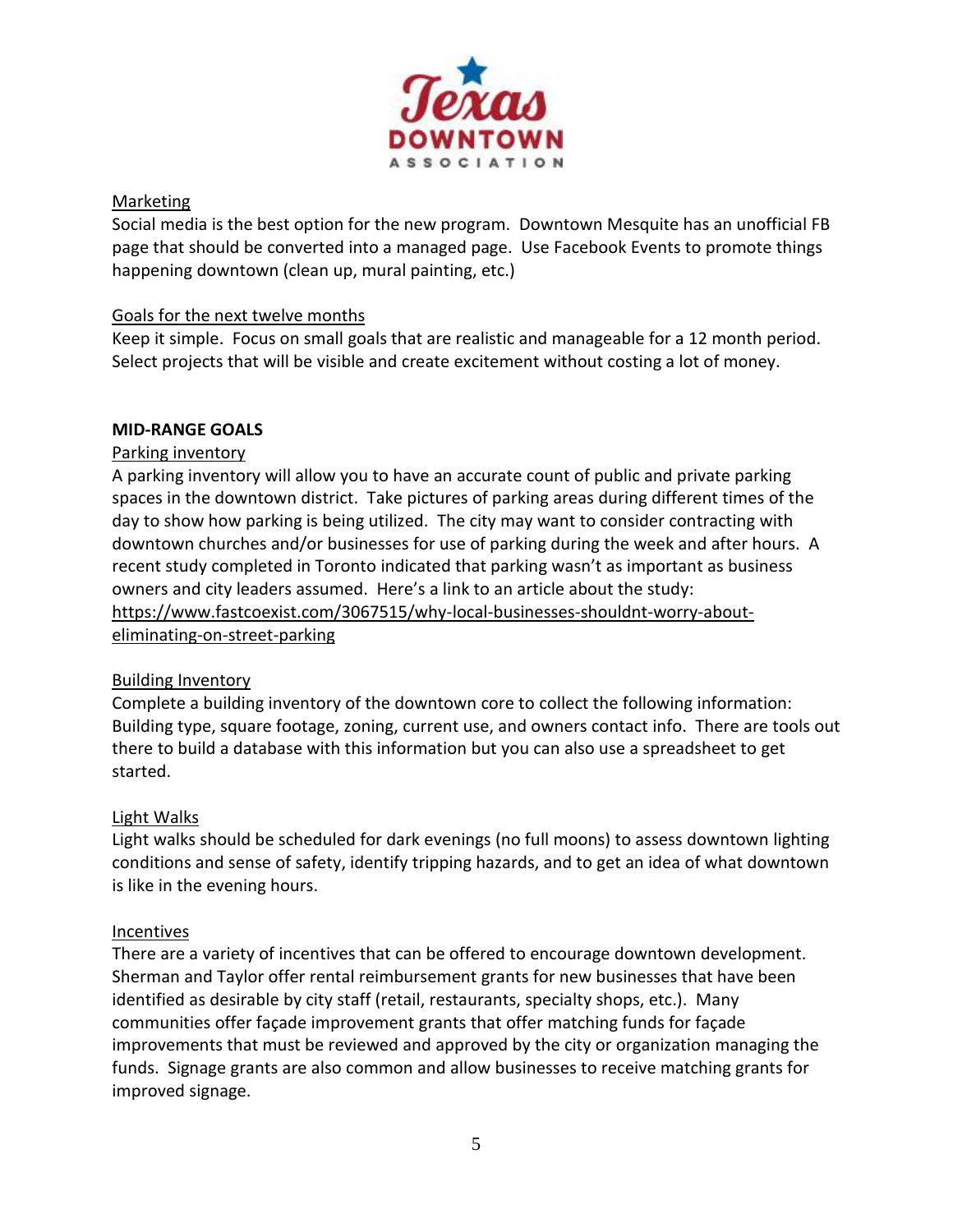

Bonham offers a matching grant for property owners or potential businesses to bring in a certified professional (architect, engineer) to assess a building and determine what steps and costs are necessary to bring a building up to code.

The best course of action is to determine what the need is in your community and tailor incentives to meet that need.

## **LONG TERM GOALS**

## Public Restrooms

As we learned during our walking tour, there are no public restrooms available downtown. Public restrooms are a great resource during events and for day to day downtown visitors. If you are going to invite people to spend time in your downtown, you must have the necessary facilities available.

## Streetscape Improvements

Downtowns are definitely judged by their appearance. Wide sidewalks, attractive lighting, benches, and trash cans, landscaping and hardscaping are all good investments that will provide a return.

# Wayfinding signage

Wayfinding signage can be useful in directing downtown traffic and can include maps to help people find their way.

# Transformation of parking lot into lawn/plaza

We feel strongly that the property between Broad and Lancaster currently used as a parking lot would better serve the community as a public lawn or plaza, especially if the city takes back Highway 352 from the state. With current traffic it wouldn't be safe to create a public area that is focused on pedestrian use.

The lot's use as a parking area serves as a barrier to each side of downtown and obstructs the line of sight to every other side of the square. Conversion of the area from parking to park will not be popular, but it is imperative if you want downtown to be the social hub of the community again.

## Downtown Staff

Ideally the city or another entity will hire a staff member dedicated to downtown that can assist with small business development, recruitment and retention, incentives, and visitors.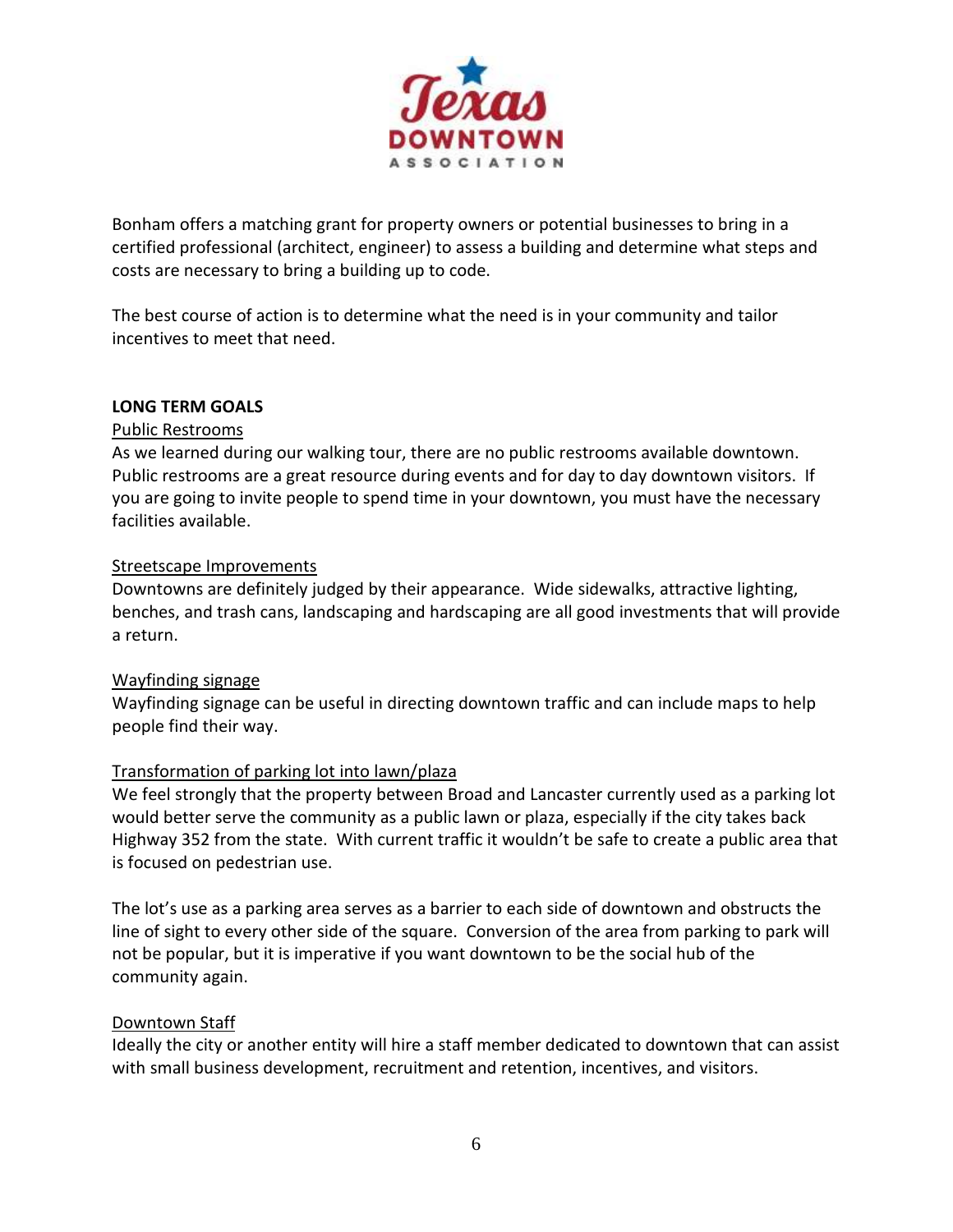

## Neighborhood Empowerment Zones

One way to encourage redevelopment is through use of Neighborhood Empowerment Zone designation. Celina recently established an NEZ for downtown and the surrounding neighborhoods, allowing owners of residential and commercial property to apply for incentives including discounted permit and impact fees.

## Linkages to other attractions/resources

Hike & bike trails that link downtown to other areas/attractions would be useful and would encourage non-car travel. Waxahachie has developed an extensive trail system that connects parks on each side of the original town to the downtown. City Lake Park is a great resource close to downtown that could be connected to benefit both areas.

## Possible Funding Sources

## *Tax Increment Reinvestment Zone/Tax Increment Financing (TIRZ/TIF)*

If a TIRZ is developed it should include a larger area than just the downtown core to capture areas ripe for development. Some cities have borrowed against projected TIRZ revenue to start the revitalization process immediately. Typically, every \$80,000 in revenue provides \$1 million in bonding capacity.

One of the advantages of a TIRZ is the assurance to investors within the district that their tax dollars will be used for improvements only within the district. Some cities have included an allowance for grants in their TIRZ list of authorized uses.

# *Public Improvement Districts (PID)*

Development of a PID would provide the opportunity for downtown property owners to participate, and take ownership, in the revitalization of downtown. Funds from PIDs can be used for a variety of things including marketing, beautification, economic development and security efforts. PID assessments vary from community to community, but range \$0.10 per \$100 to \$0.20 per \$100 of property valuation.

## *Economic Development Funding*

It is our understanding that the city's economic development funding is dedicated to parks, public safety, or commercial transportation. Is it possible that some of those funds could be used for downtown if projects are appropriately related?

## *Fundraising*

There are Texas communities that host fundraisers to support façade and signage grant programs to augment funding provided by General Revenue accounts. The Georgetown Main Street Program annual Wine Swirl event raises thousands each year just for this purpose.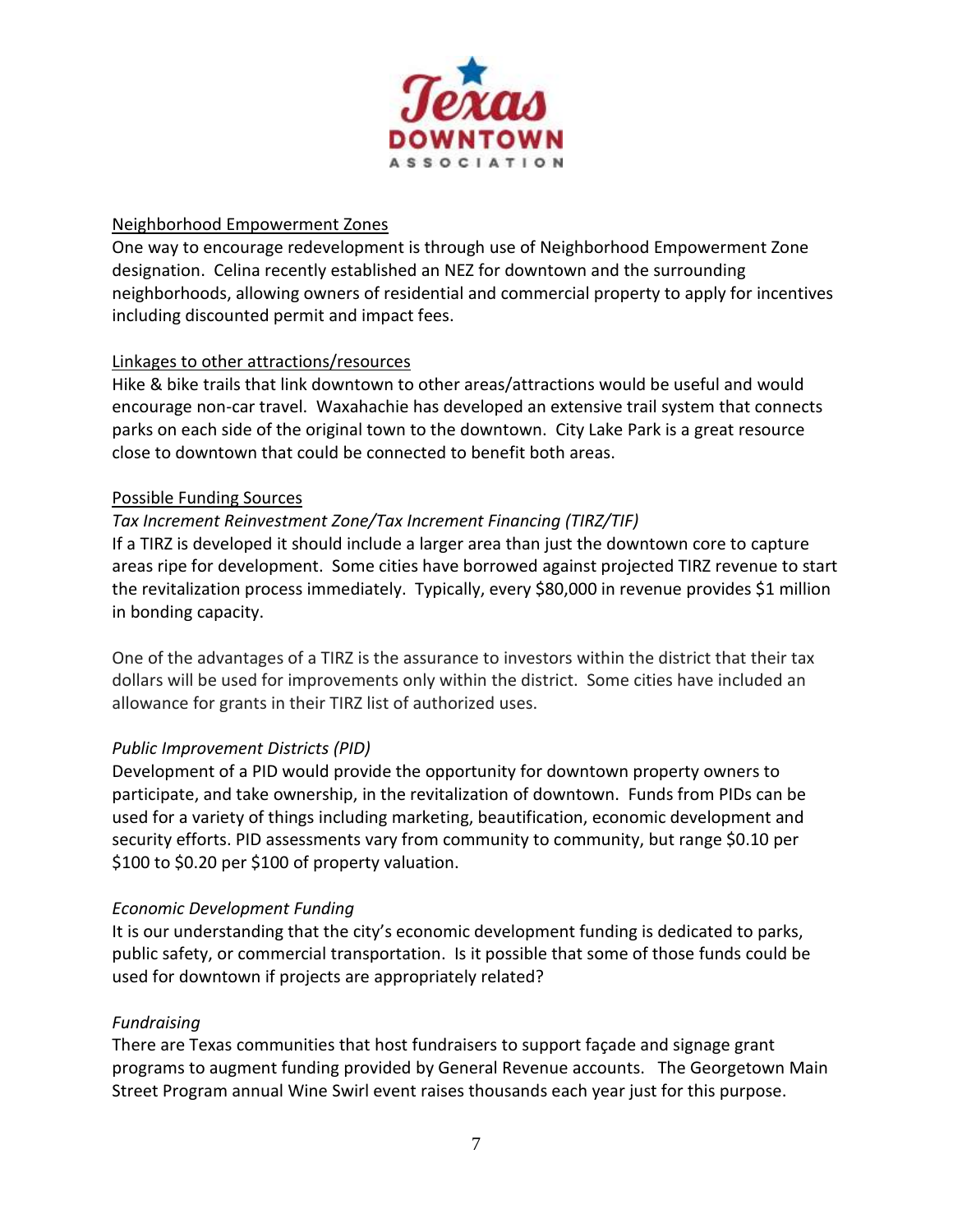

## **RESOURCES**

Texas Downtown Association

*Anice Read Fund*

The Anice Read Fund accepts applications from TDA members each year for funding to support downtown projects and programs. The application process was developed with busy downtowners in mind and won't require hours of staff time or a grant consultant. <http://www.texasdowntown.org/anice-read-grants.html>

## Texas Historical Commission

*Certified Local Government Program*

This program requires a community to establish and support a local preservation program. Once CLG status has been attained a community can apply for grants and access other THC programs like the Town Square Initiative (see below).

<http://www.thc.texas.gov/preserve/projects-and-programs/certified-local-government>

## *Texas Business Treasures Award*

This program recognizes businesses that have provided employment opportunities and support to the state's economy for at least 50 years.

<http://www.thc.texas.gov/preserve/projects-and-programs/texas-treasure-business-award>

# Texas Historic Preservation Tax Credit Program

This tax credit went into effect on January 1, 2015. The link below to the THC website includes information about the state and federal programs.

[http://www.thc.texas.gov/preserve/projects-and-programs/preservation-tax-incentives/texas](http://www.thc.texas.gov/preserve/projects-and-programs/preservation-tax-incentives/texas-historic-preservation-tax-credit)[historic-preservation-tax-credit](http://www.thc.texas.gov/preserve/projects-and-programs/preservation-tax-incentives/texas-historic-preservation-tax-credit)

## Town Square Initiative

TSI was developed in 2014 under the direction of the Commission utilizing staff positions appropriated by the 83rd Legislature. The program was envisioned to leverage the significant investments the state and local communities have already made through the work of agency programs such the TMSP, Texas Historic Courthouse Preservation Program (THCPP), and the Certified Local Government Program (CLG).

[http://www.thc.texas.gov/preserve/projects-and-programs/town-square-initiative/about](http://www.thc.texas.gov/preserve/projects-and-programs/town-square-initiative/about-town-square-initiative)[town-square-initiative](http://www.thc.texas.gov/preserve/projects-and-programs/town-square-initiative/about-town-square-initiative)

Texas Commission on the Arts

*Cultural District Program*

This program recognizes thriving creative sectors. <http://www.arts.texas.gov/initiatives/cultural-districts/>